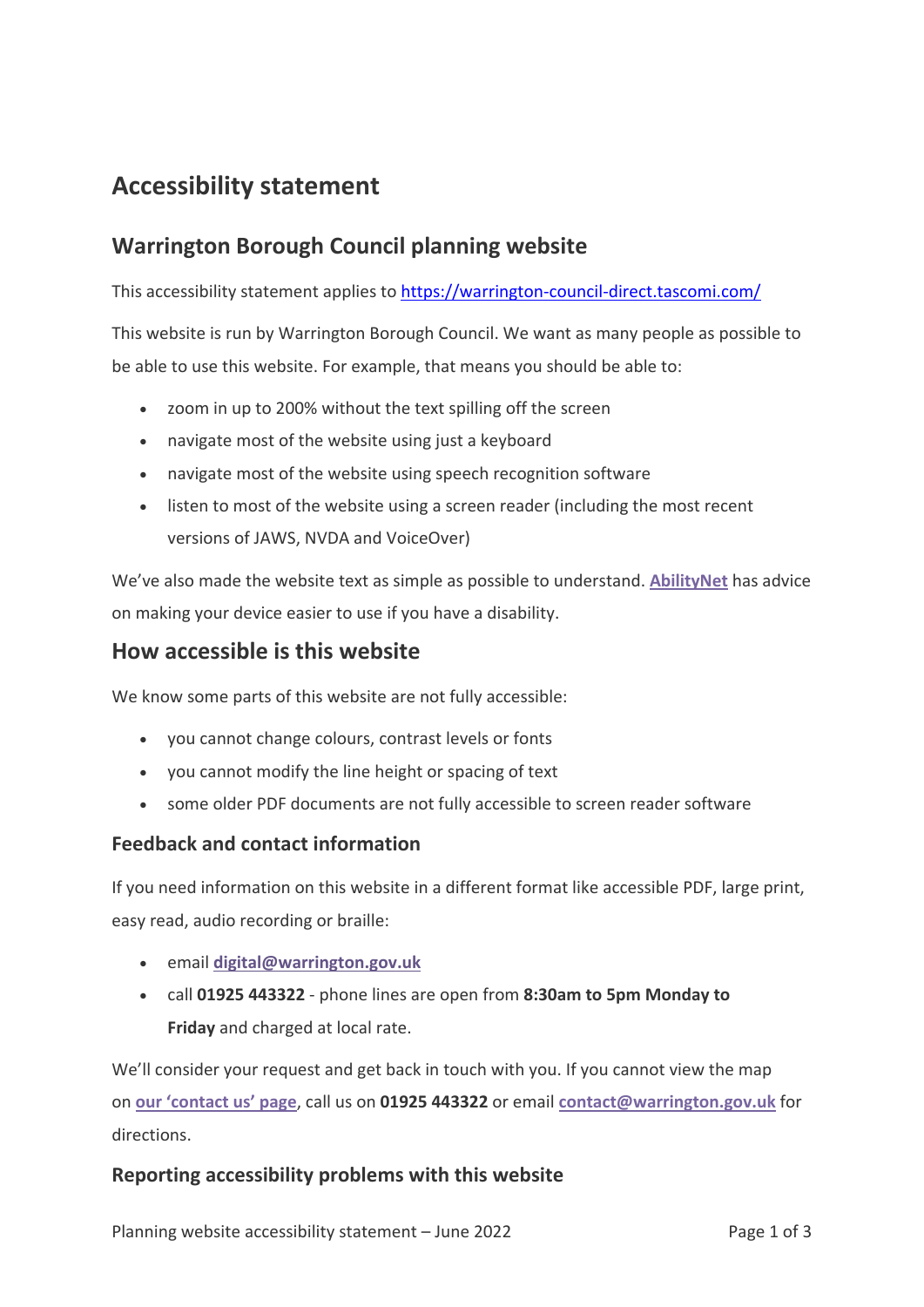We're always looking to improve the accessibility of this website. If you find any problems not listed on this page or think we're not meeting accessibility requirements, please email **[digital@warrington.gov.uk](mailto:digital@warrington.gov.uk)** or call **01925 443322** and ask for a member of the communications team who will be able to help you.

#### **Enforcement procedure**

The Equality and Human Rights Commission (EHRC) is responsible for enforcing the Public Sector Bodies (Websites and Mobile Applications) (No. 2) Accessibility Regulations 2018 (the 'accessibility regulations'). If you're not happy with how we respond to your complaint, **[contact the Equality Advisory and Support Service \(EASS\)](https://www.equalityadvisoryservice.com/)**.

### **Contacting us by phone or visiting us in person**

We provide a text relay service for people who are D/deaf, hearing impaired or have a speech impediment.

Our offices have audio induction loops, or if you contact us before your visit we can arrange a British Sign Language (BSL) interpreter.

#### **[Details of how to contact us are on our contact us page.](https://www.warrington.gov.uk/contactus)**

### **Technical information about this website's accessibility**

Warrington Borough Council is committed to making its website accessible, in accordance with the Public Sector Bodies (Websites and Mobile Applications) (No. 2) Accessibility Regulations 2018.

#### **Compliance status**

This website is partially compliant with the **[Web Content Accessibility Guidelines version](https://www.w3.org/TR/WCAG21/)  [2.1](https://www.w3.org/TR/WCAG21/)** AA standard, due to the non-compliances and exemptions listed below.

#### **Non-accessible content**

We know of the following issues:

- Container element is empty a small part of a webpage should have a description and doesn't
- No data cells assigned to table header every table should have a header that explains what is in the column
- Element IDs are not unique small elements on the page have the same description